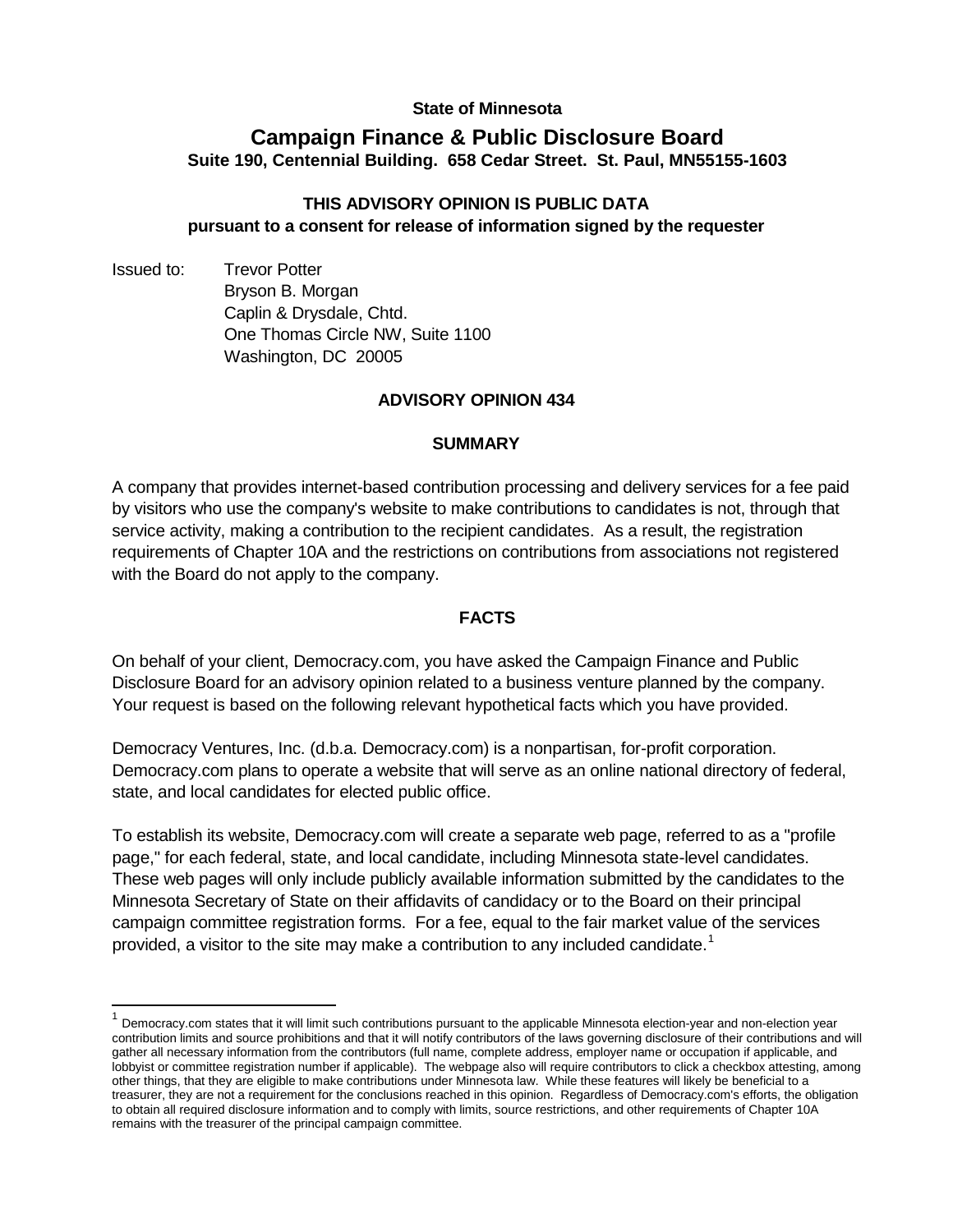Democracy.com will also allow candidates to take control of their Democracy.com web pages in exchange for payment of a fee that represents the fair market value of the services provided. In the case of a web page that has been taken over by a candidate, Democracy.com will act as a vendor to the candidate and will provide contribution processing and delivery services in exchange for payment by the candidate's principal campaign committee of transaction and processing fees representing the fair market value of the services provided. $2$ 

Other than providing services to those who pay for them, Democracy.com will not act to influence elections in any manner and will not advocate the election or defeat of any particular candidate, group of candidates, or political party. Democracy.com also will not promote the web page of any particular candidate or the web pages of any particular group of candidates or feature any particular candidate or group of candidates more prominently than another in the promotion of its website.

Democracy.com intends to transmit contributions to recipient candidates via check or direct deposit on a weekly basis. When a contribution is made to a candidate using one of Democracy.com's profile pages (and for those pages that candidates have taken control of if the candidates so agree), Democracy.com will deduct its transaction and processing fees from the total contribution amount before transferring the net amount to the recipient.

Other than the deduction of its fees, Democracy.com will not exercise any discretion or control over contributed funds. While funds processed by Democracy.com will be temporarily held in a Democracy.com merchant account, the funds will not be commingled with the treasury funds of Democracy.com and shall be required, pursuant to an agreement with the contributor, to be delivered promptly to the recipient candidate selected by the contributor. If for any reason the contribution cannot be transmitted or is not accepted by the recipient candidate, the entire contribution amount, including transaction and processing fees, will be promptly refunded to the contributor.

#### **Question**

Does Democracy.com's plan to process and deliver contributions to Minnesota state-level candidates through a fee-based service provided to visitors to its website violate any provision of Chapter 10A or require any registration or reporting under Chapter 10A?

#### **Opinion**

The registration and reporting requirements of Chapter 10A are triggered by making expenditures to influence the nomination or election of candidates or to promote or defeat a ballot question or by making contributions to candidates, party units, or political committees or funds.

Minnesota Statutes section 10A.27, subdivision 13, provides that an association that is not registered with the Board (which includes Democracy.com) may not contribute more than \$100 to a candidate

<span id="page-1-0"></span> $2$  Democracy.com states that it understands that in Advisory Opinions 319 and 369, the Board concluded that a business model in which a company provided internet services, including contribution collection and processing services, to principal campaign committees for a fee did not result in a contribution by an unregistered association or a registration or reporting requirement under Chapter 10A. Based on its understanding of these opinions, Democracy.com has not specifically asked the Board to review its status with respect to the part of its business plan that calls for providing services directly to principal campaign committees. With respect to these services, the Board finds no significant differences between the Democracy.com business model and those described in Advisory Opinions 319 and 369. Thus, the Board concurs with Democracy.com's conclusion that its provision of services to candidates will not result in a contribution by an unregistered association or a requirement that it register as a political committee or fund or report to the Board.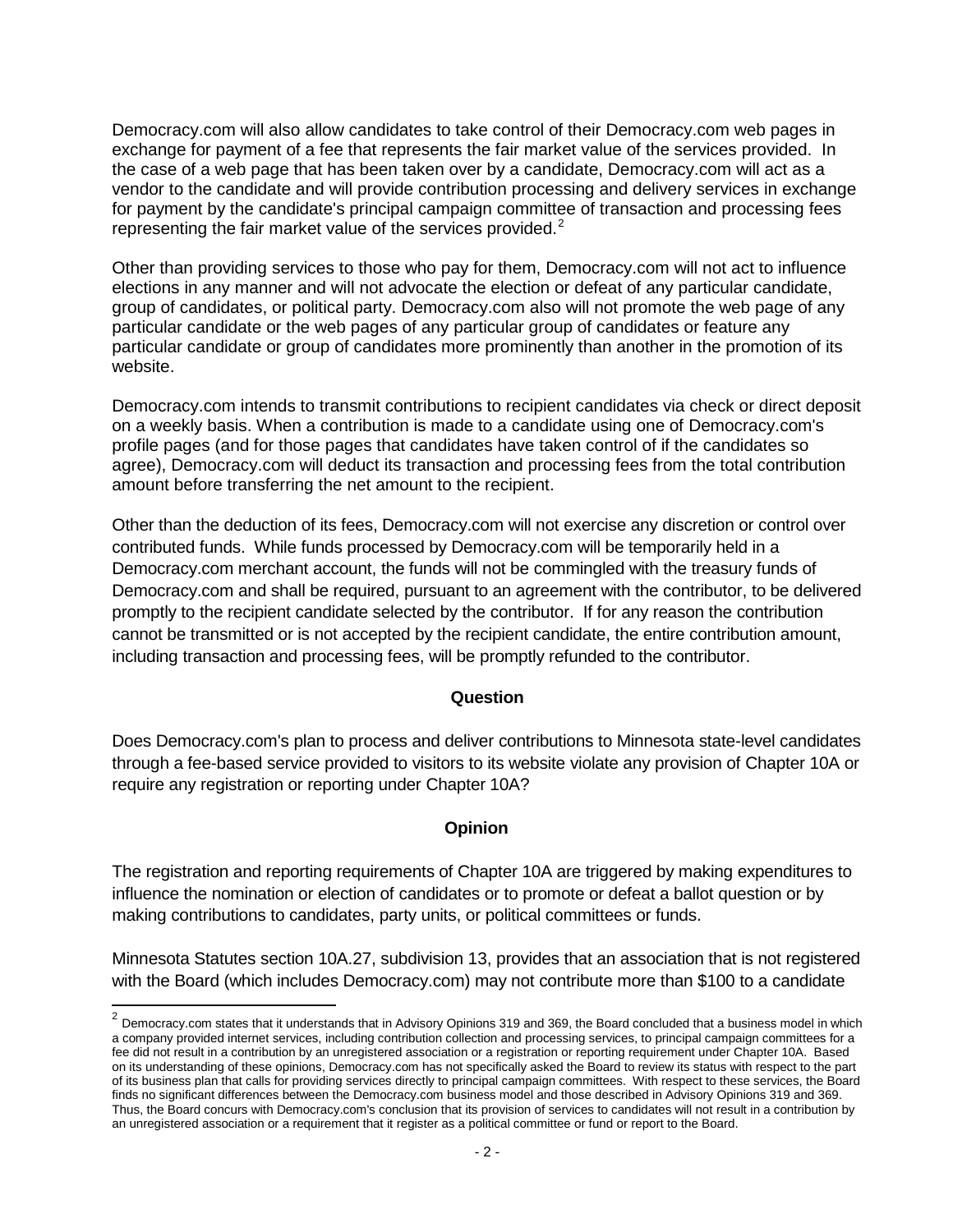unless the contribution is accompanied by a statement that meets the disclosure requirements of Chapter 10A.

The stated facts indicate that Democracy.com will not engage in any activity to influence the nomination or election of candidates or to promote or defeat a ballot question. Thus, by definition, it does not make expenditures that would trigger a registration requirement. As a result, Democracy.com is brought under the jurisdiction of Chapter 10A only if the transfers facilitated by its website constitute contributions made by Democracy.com itself to the recipient candidates.

In previous advisory opinions, the Board has concluded that providing contribution processing services to candidates for a fee does not result in the contributions being attributed to the processor. See Advisory Opinions 319 and 369. The present request differs from past Board opinions on the subject only in the fact that the fees for processing contributions are to be paid by the contributor rather than by the recipient. Democracy.com seeks guidance on whether this change in the payment relationships results in a different conclusion with respect to the application of Chapter 10A than was reached in previous advisory opinions.

The component of Democracy.com's business plan under review allows people who want to contribute to candidates to do so through Democracy.com's website. Under this plan, the contributor will pay a fee to cover the costs of collecting, processing, and distributing the contribution. This fee will reflect the fair market value of those services. The contribution sent to the candidate will be the net amount of the transaction after the fee has been deducted from the amount the contributor entered into the system.

In this case, Democracy.com will act as a vendor to the individual contributors, providing processing and delivery services. Because there is no business relationship between Democracy.com and the recipient candidate, the amount of the contribution to the candidate is the net amount actually received by the candidate. The fees paid by the contributor are the costs of a business transaction between the contributor and Democracy.com and do not involve the candidate.

The business model that changes the obligation for payment of its services from the candidate to the contributor does not affect the analysis of the transactions for Chapter 10A purposes.

The contributions described are contributions from the various contributors who use Democracy.com's website. They are not contributions from Democracy.com and, thus, do not trigger the disclosure requirements of Minnesota Statutes section 10A.27, subdivision 13.

Because Democracy.com, itself, makes no contributions and, according to the stated facts, engages in no activities to influence the nomination or election of candidates or to promote or defeat a ballot question, it is not required to register as a political committee or fund.

Issued: May 7, 2013 */s/ Andrew M. Luger* Andrew M. Luger, Chair Campaign Finance and Public Disclosure Board